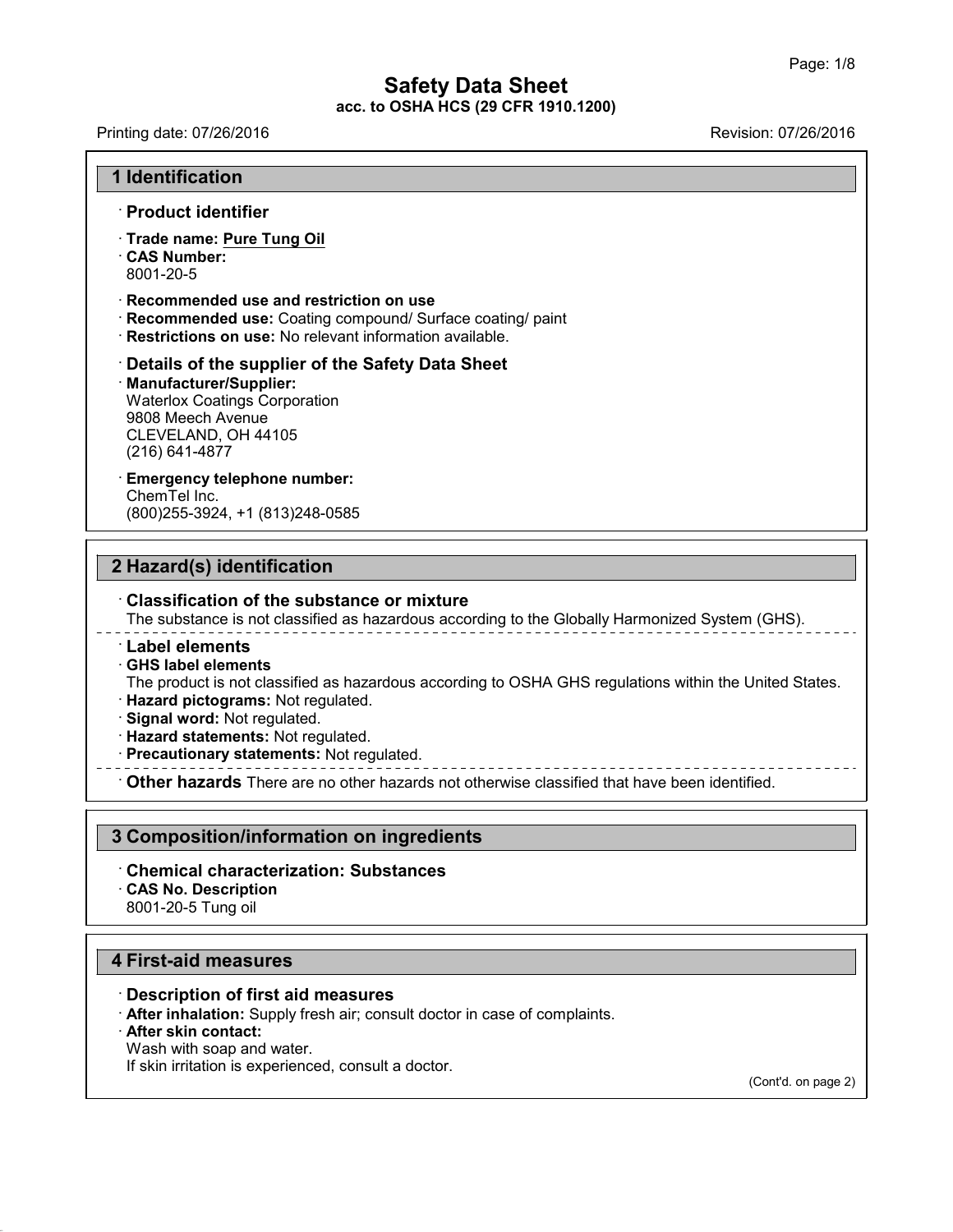Printing date: 07/26/2016 Revision: 07/26/2016

#### **Trade name: Pure Tung Oil**

(Cont'd. of page 1)

· **After eye contact:** Remove contact lenses if worn.

Rinse opened eye for several minutes under running water. If symptoms persist, consult a doctor.

# · **After swallowing:**

Rinse out mouth and then drink plenty of water.

Do not induce vomiting; immediately call for medical help.

- · **Most important symptoms and effects, both acute and delayed:**
- Slight irritant effect on eyes.

Gastric or intestinal disorders when ingested.

Nausea in case of ingestion.

· **Indication of any immediate medical attention and special treatment needed:** Treat symptomatically.

## **5 Fire-fighting measures**

· **Extinguishing media**

· **Suitable extinguishing agents:**

Foam

43.0

Carbon dioxide

Fire-extinguishing powder

Gaseous extinguishing agents

- · **For safety reasons unsuitable extinguishing agents:** Water
- · **Special hazards arising from the substance or mixture**
- Formation of toxic gases is possible during heating or in case of fire.

· **Advice for firefighters**

#### · **Protective equipment:**

Wear self-contained respiratory protective device.

Wear fully protective suit.

## **6 Accidental release measures**

· **Personal precautions, protective equipment and emergency procedures:** Ensure adequate ventilation. Particular danger of slipping on leaked/spilled product. Use personal protective equipment as required. · **Environmental precautions:** Do not allow to enter sewers/ surface or ground water. Prevent from spreading (e.g. by damming-in or oil barriers). · **Methods and material for containment and cleaning up:** Absorb with liquid-binding material (sand, diatomite, acid binders, universal binders, sawdust). Send for recovery or disposal in suitable receptacles. · **Reference to other sections:** See Section 7 for information on safe handling. See Section 8 for information on personal protection equipment.

See Section 13 for disposal information.

(Cont'd. on page 3)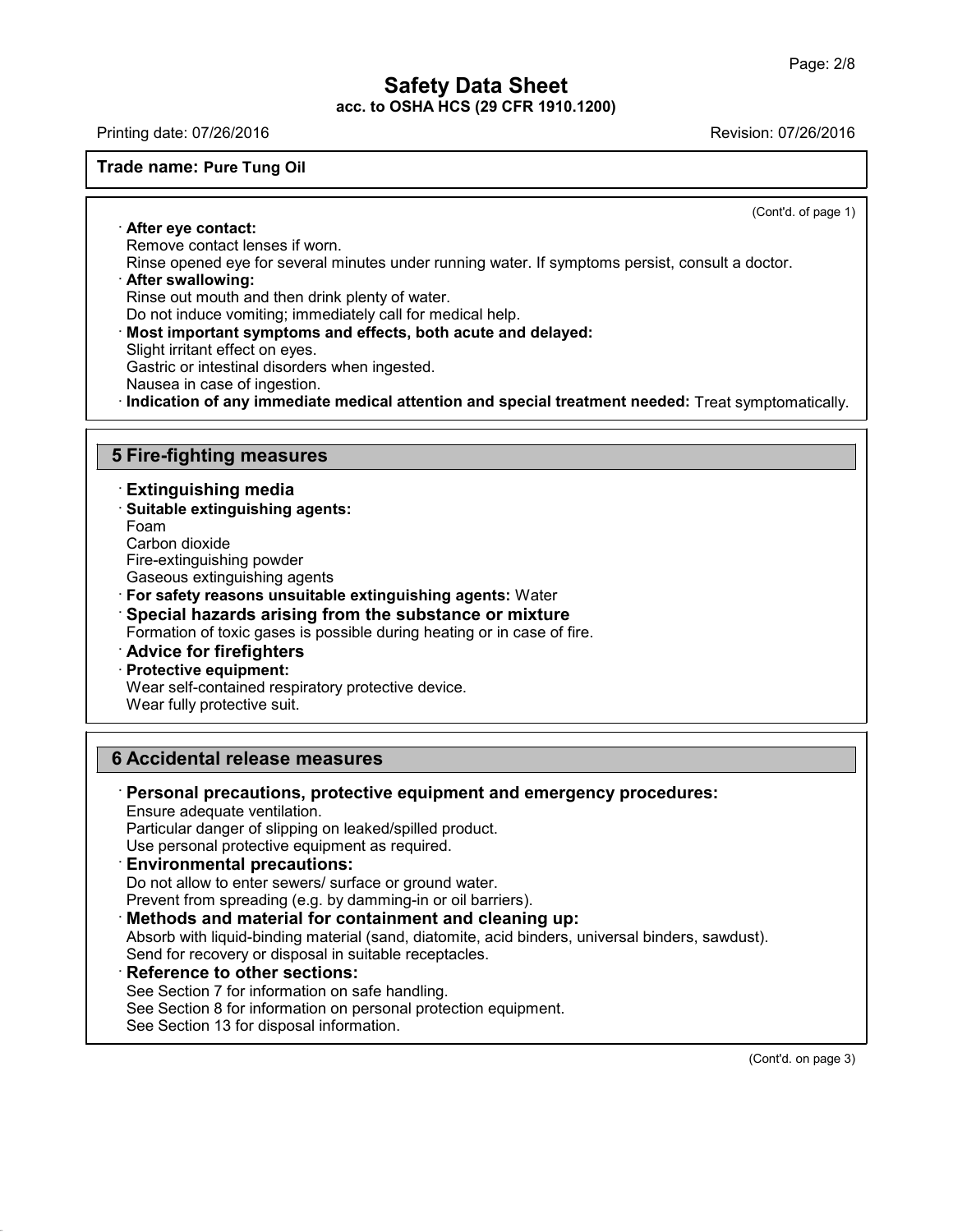Printing date: 07/26/2016 Revision: 07/26/2016

**Trade name: Pure Tung Oil**

(Cont'd. of page 2)

# **7 Handling and storage**

#### · **Handling**

· **Precautions for safe handling:**

Prevent formation of aerosols.

Avoid splashes or spray in enclosed areas.

Use only in well ventilated areas.

· **Information about protection against explosions and fires:** No special measures required.

#### · **Conditions for safe storage, including any incompatibilities**

- · **Storage**
- · **Requirements to be met by storerooms and receptacles:**

Avoid storage near extreme heat, ignition sources or open flame.

· **Information about storage in one common storage facility:** Store away from foodstuffs.

Store away from oxidizing agents.

· **Further information about storage conditions:** Store in cool, dry conditions in well sealed receptacles.

· **Specific end use(s):** No relevant information available.

## **8 Exposure controls/personal protection**

#### · **Control parameters**

· **Components with limit values that require monitoring at the workplace:**

The product does not contain any relevant quantities of materials with critical values that have to be monitored at the workplace.

#### · **Exposure controls**

- · **Personal protective equipment:**
- · **General protective and hygienic measures:**
- The usual precautionary measures for handling chemicals should be followed.

Keep away from foodstuffs, beverages and feed.

Wash hands before breaks and at the end of work.

Avoid contact with the eyes.

Avoid close or long term contact with the skin.

- · **Engineering controls:** No relevant information available.
- · **Breathing equipment:**

Not required under normal conditions of use.

Use suitable respiratory protective device when aerosol or mist is formed.

For spills, respiratory protection may be advisable.

· **Protection of hands:**



43.0

Protective gloves

The glove material has to be impermeable and resistant to the product/ the substance/ the preparation.

(Cont'd. on page 4)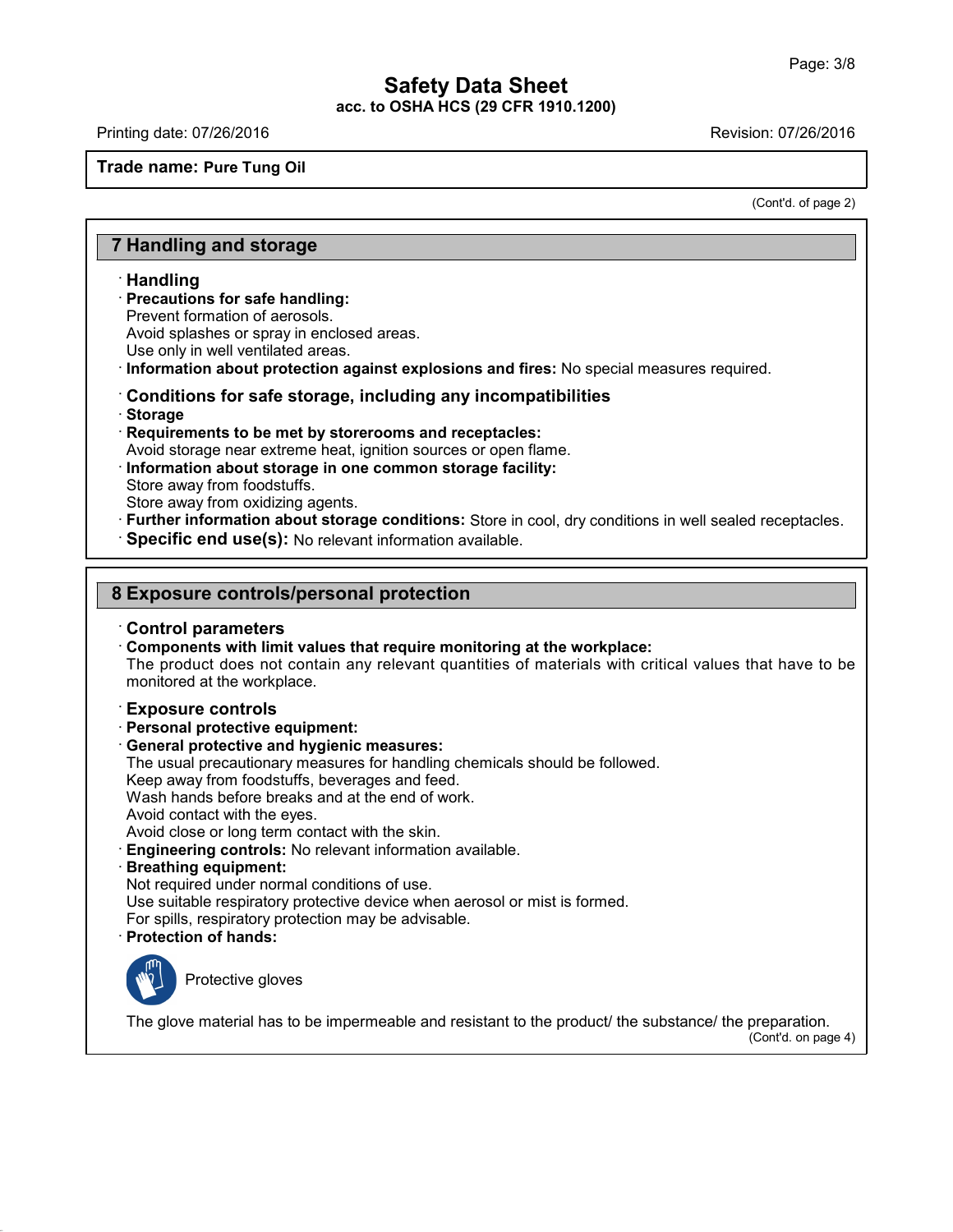Printing date: 07/26/2016 **Revision: 07/26/2016** 

## **Trade name: Pure Tung Oil**

(Cont'd. of page 3)

· **Eye protection:**

Safety glasses

43.0

· **Body protection:**

Not required under normal conditions of use. Protection may be required for spills.

· **Limitation and supervision of exposure into the environment** No special requirements.

· **Risk management measures** No special requirements.

# **9 Physical and chemical properties**

| Information on basic physical and chemical properties    |                                               |  |
|----------------------------------------------------------|-----------------------------------------------|--|
| Appearance:                                              |                                               |  |
| Form:                                                    | Liquid                                        |  |
| Color:                                                   | Amber colored                                 |  |
| Odor:                                                    | Mild                                          |  |
| <b>Odor threshold:</b>                                   | Not determined.                               |  |
| · pH-value:                                              | Not determined.                               |  |
| <b>Melting point/Melting range:</b>                      | Not determined.                               |  |
| <b>Boiling point/Boiling range:</b>                      | Not determined.                               |  |
| Flash point:                                             | $> 110 °C$ ( $> 230 °F$ )                     |  |
| Flammability (solid, gaseous):                           | Not applicable.                               |  |
| · Auto-ignition temperature:                             | Not determined.                               |  |
| <b>Decomposition temperature:</b>                        | Not determined.                               |  |
| Danger of explosion:                                     | Product does not present an explosion hazard. |  |
| <b>Explosion limits</b>                                  |                                               |  |
| Lower:                                                   | Not determined.                               |  |
| Upper:                                                   | Not determined.                               |  |
| · Vapor pressure:                                        | Not determined.                               |  |
| Density at 20 °C (68 °F):                                | 0.93 g/cm <sup>3</sup> (7.761 lbs/gal)        |  |
| <b>Relative density:</b>                                 | Not determined.                               |  |
| · Vapor density:                                         | Not determined.                               |  |
| <b>Evaporation rate:</b>                                 | Not determined.                               |  |
| · Solubility in / Miscibility with                       |                                               |  |
| Water:                                                   | Not miscible or difficult to mix.             |  |
| Partition coefficient (n-octanol/water): Not determined. |                                               |  |
| · Viscosity                                              |                                               |  |
| Dynamic:                                                 | Not determined.                               |  |
| Kinematic:                                               | Not determined.                               |  |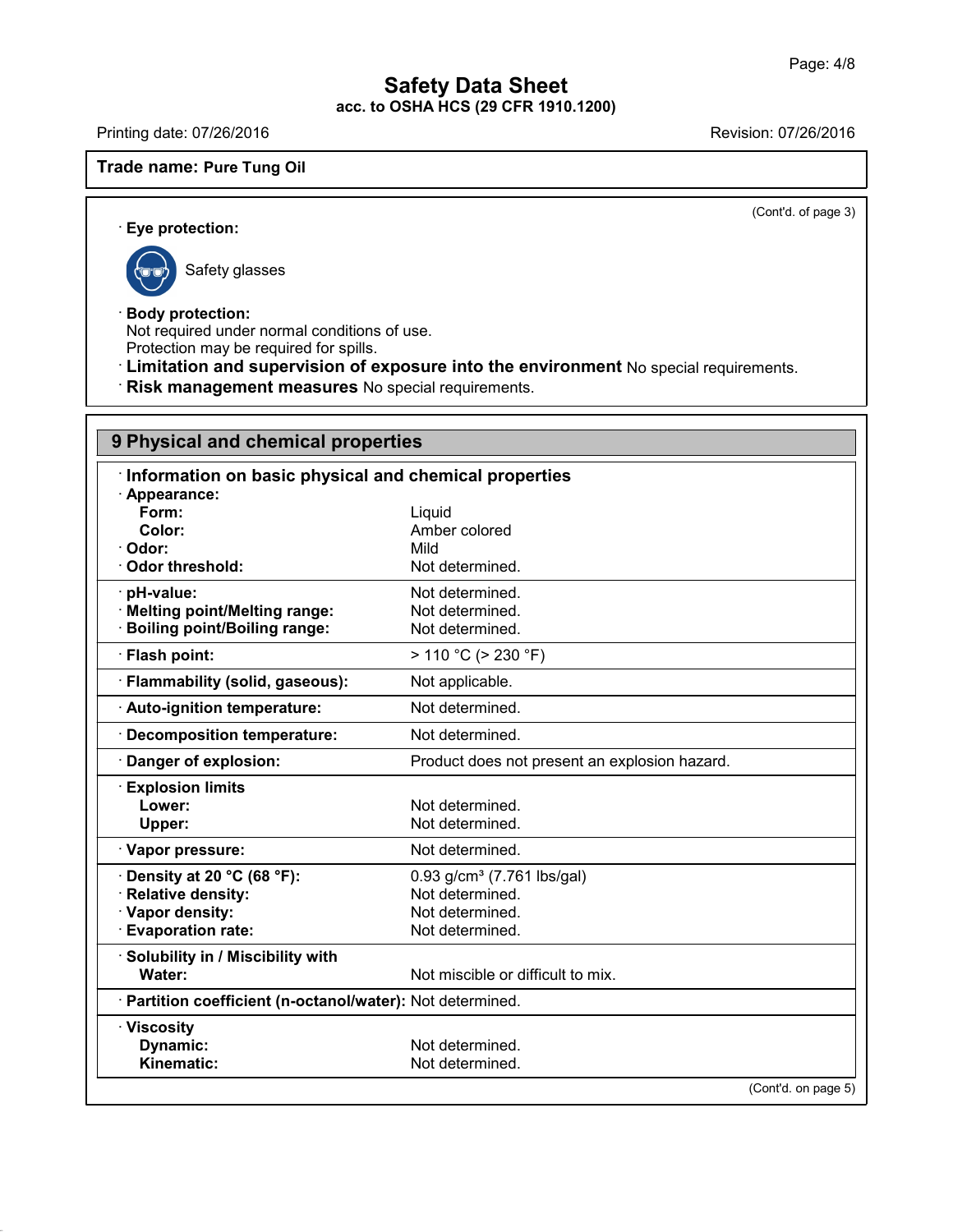Printing date: 07/26/2016 Revision: 07/26/2016

**Trade name: Pure Tung Oil**

(Cont'd. of page 4)

**Cther information** No relevant information available.

## **10 Stability and reactivity**

· **Reactivity:** No relevant information available.

- · **Chemical stability:**
- · **Thermal decomposition / conditions to be avoided:**

No decomposition if used and stored according to specifications.

To avoid thermal decomposition, do not overheat.

#### · **Possibility of hazardous reactions:**

Toxic fumes may be released if heated above the decomposition point.

Reacts with strong oxidizing agents.

## · **Conditions to avoid:**

Store away from oxidizing agents.

Keep away from heat and direct sunlight.

· **Incompatible materials:** No relevant information available.

· **Hazardous decomposition products:** Carbon monoxide and carbon dioxide

## **11 Toxicological information**

· **Information on toxicological effects**

· **Acute toxicity:**

· **LD/LC50 values that are relevant for classification:** None.

· **Primary irritant effect:**

- · **On the skin:** Based on available data, the classification criteria are not met.
- · **On the eye:** Based on available data, the classification criteria are not met.
- · **Sensitization:** No sensitizing effects known.
- · **Subacute to chronic toxicity:** No relevant information available.

· **Carcinogenic categories**

· **IARC (International Agency for Research on Cancer):**

Substance is not listed.

· **NTP (National Toxicology Program):**

Substance is not listed.

· **OSHA-Ca (Occupational Safety & Health Administration):**

Substance is not listed.

· **Probable route(s) of exposure:**

Ingestion.

Inhalation.

43.0

Eye contact.

Skin contact.

· **Repeated dose toxicity:** No relevant information available.

- · **CMR effects (carcinogenity, mutagenicity and toxicity for reproduction)**
- · **Germ cell mutagenicity:** Based on available data, the classification criteria are not met.

(Cont'd. on page 6)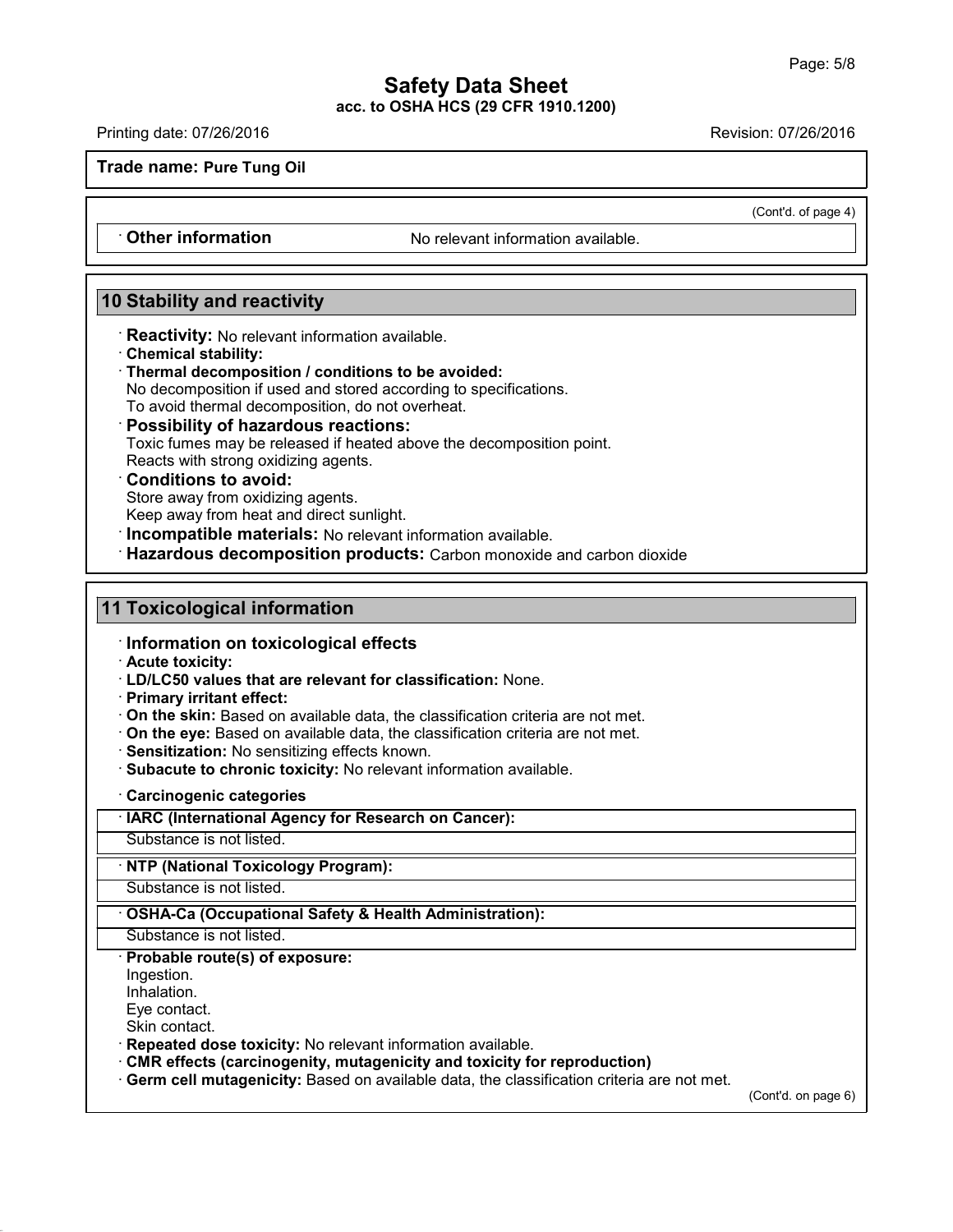Printing date: 07/26/2016 Revision: 07/26/2016

**Trade name: Pure Tung Oil**

(Cont'd. of page 5)

· **Carcinogenicity:** Based on available data, the classification criteria are not met.

· **Reproductive toxicity:** Based on available data, the classification criteria are not met.

· **STOT-single exposure:** Based on available data, the classification criteria are not met.

· **STOT-repeated exposure:** Based on available data, the classification criteria are not met.

· **Aspiration hazard:** Based on available data, the classification criteria are not met.

## **12 Ecological information**

· **Toxicity**

- · **Aquatic toxicity** Large quantities will cause harm to aquatic life
- · **Persistence and degradability** No relevant information available.
- · **Bioaccumulative potential:** No relevant information available.
- · **Mobility in soil:** No relevant information available.

· **Additional ecological information**

· **General notes:**

Do not allow undiluted product or large quantities of it to reach ground water, water course or sewage system.

· **Other adverse effects:** No relevant information available.

## **13 Disposal considerations**

#### · **Waste treatment methods**

#### · **Recommendation:**

Contact waste processors for recycling information.

Can be burned with household garbage after consulting with the waste disposal facility operator and the pertinent authorities and adhering to the necessary technical regulations.

The user of this material has the responsibility to dispose of unused material, residues and containers in compliance with all relevant local, state and federal laws and regulations regarding treatment, storage and disposal for hazardous and nonhazardous wastes.

#### · **Uncleaned packagings**

43.0

· **Recommendation:** Disposal must be made according to official regulations.

| 14 Transport information                          |                |                     |
|---------------------------------------------------|----------------|---------------------|
| <b>⋅UN-Number</b><br>· DOT, ADR, IMDG, IATA       | Not regulated. |                     |
| UN proper shipping name<br>· DOT, ADR, IMDG, IATA | Not regulated. |                     |
| Transport hazard class(es)                        |                |                     |
| · DOT, ADR, IMDG, IATA<br>· Class                 | Not regulated. |                     |
|                                                   |                | (Cont'd. on page 7) |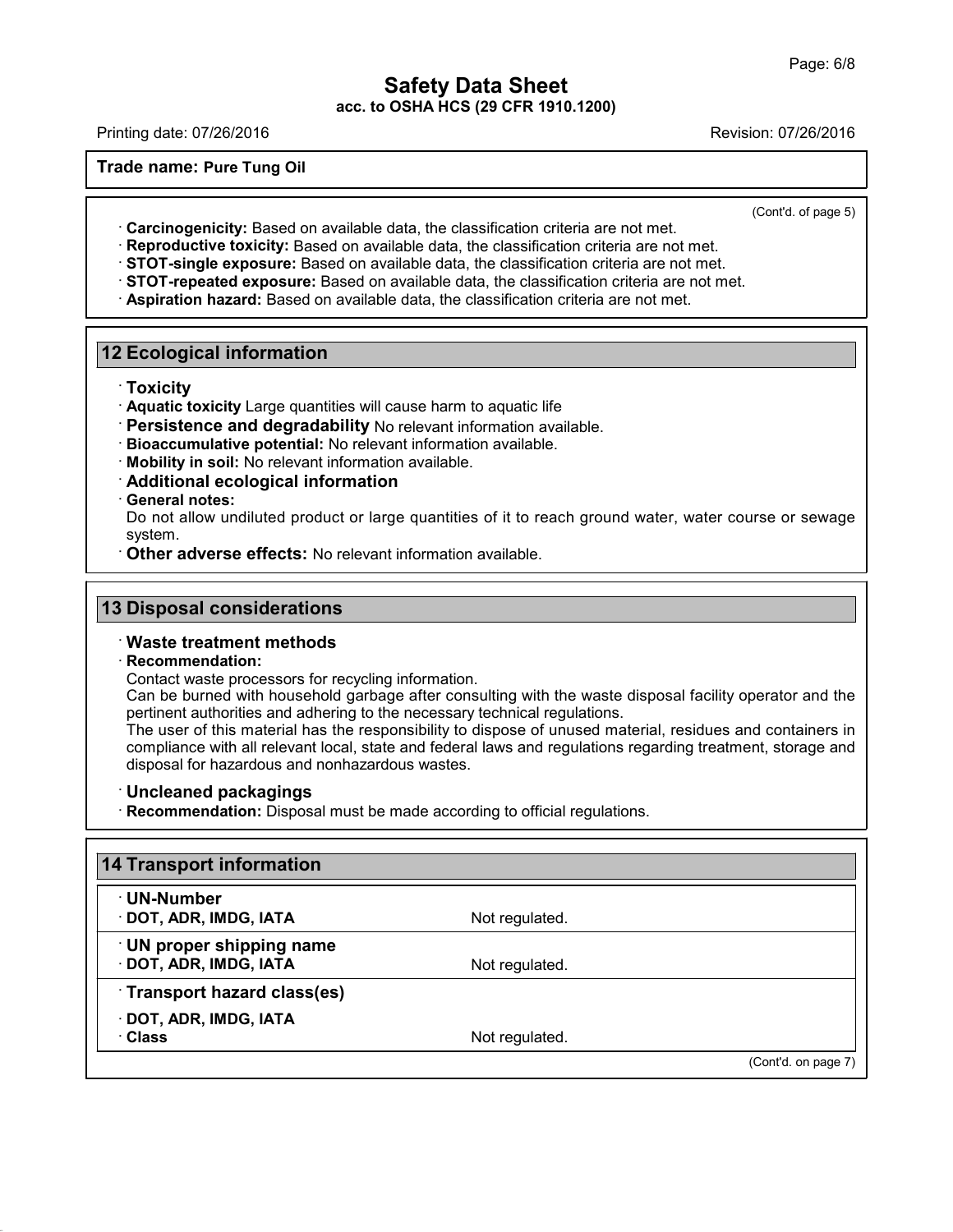Printing date: 07/26/2016 Revision: 07/26/2016

**Trade name: Pure Tung Oil**

|                                                                                   |                 | (Cont'd. of page 6) |
|-----------------------------------------------------------------------------------|-----------------|---------------------|
| · Packing group<br>· DOT, ADR, IMDG, IATA                                         | Not regulated.  |                     |
| <b>Environmental hazards</b><br>· Marine pollutant:                               | No              |                     |
| Special precautions for user                                                      | Not applicable. |                     |
| Transport in bulk according to Annex II of<br><b>MARPOL73/78 and the IBC Code</b> | Not applicable. |                     |

**15 Regulatory information**

43.0

· **Safety, health and environmental regulations/legislation specific for the substance or mixture** · **United States (USA)** · **SARA** · **Section 302 (extremely hazardous substances):** Substance is not listed. · **Section 304 (emergency release notification):** Substance is not listed. · **Section 355 (extremely hazardous substances):** Substance is not listed. · **Section 313 (Specific toxic chemical listings):** Substance is not listed. · **TSCA (Toxic Substances Control Act)** Substance is listed. · **Proposition 65 (California)** · **Chemicals known to cause cancer:** Substance is not listed. · **Chemicals known to cause reproductive toxicity for females:** Substance is not listed. · **Chemicals known to cause reproductive toxicity for males:** Substance is not listed. · **Chemicals known to cause developmental toxicity:** Substance is not listed. · **Carcinogenic categories** · **EPA (Environmental Protection Agency):** Substance is not listed. · **IARC (International Agency for Research on Cancer):** Substance is not listed. (Cont'd. on page 8)